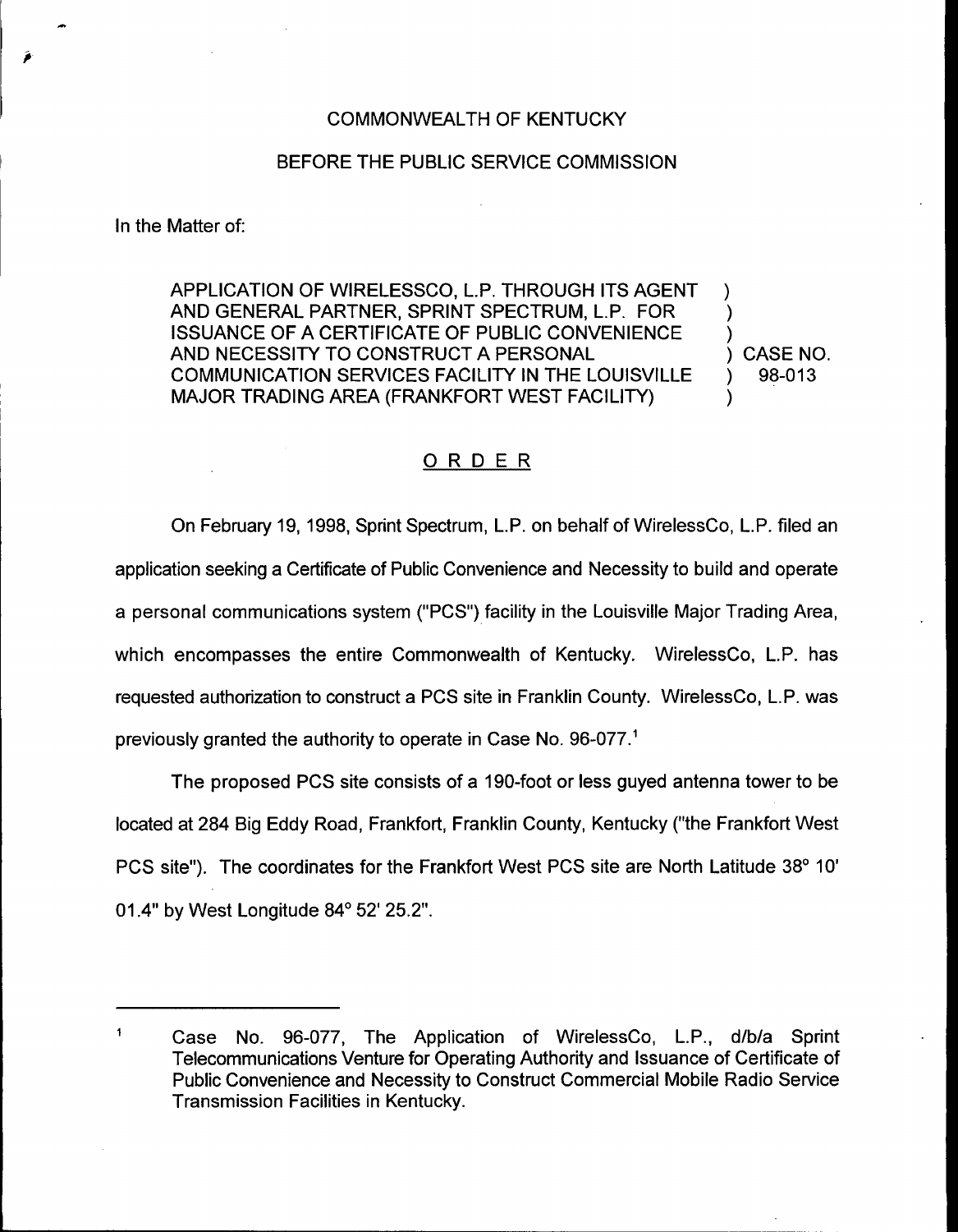WirelessCo, L.P. has provided information regarding the structure of the tower, safety measures, and antenna design criteria for the Frankfort West PCS site. Based upon the application, the design of the tower and foundation conforms to applicable nationally recognized building standards, and the plans have been certified by a Registered Professional Engineer.

Pursuant to KRS 100.324(1), the Frankfort West PCS site's construction is exempt from local zoning ordinances; however, WirelessCo, L.P. notified the Franklin County Planning Commission of the pending construction. WirelessCo, L.P. has filed applications with the Federal Aviation Administration ("FAA") and the Kentucky Airport Zoning Commission ("KAZC") seeking approval for the construction and operation of the Frankfort West PCS site. Both applications are pending.

WirelessCo, L.P. has verified that each person who owns property within 500 feet of the Frankfort West PCS site has been notified of the pending construction. The notice solicited any comments and informed the property owners of their right to intervene. In addition, notice was posted in a visible location on the proposed site for at least two weeks after WirelessCo, L.P.'s application was filed. To date, no intervention requests have been received.

Pursuant to KRS 278.280, the Commission is required to determine proper practices to be observed when it finds, upon complaint or on its own motion, that the facilities of any utility subject to its jurisdiction are unreasonable, unsafe, improper, or insufficient. To assist the Commission in its efforts to comply with this mandate, WirelessCo, L.P. should notify the Commission if it does not use this antenna tower to provide PCS radio telecommunications services in the manner set out in its application and this Order. Upon

-2-